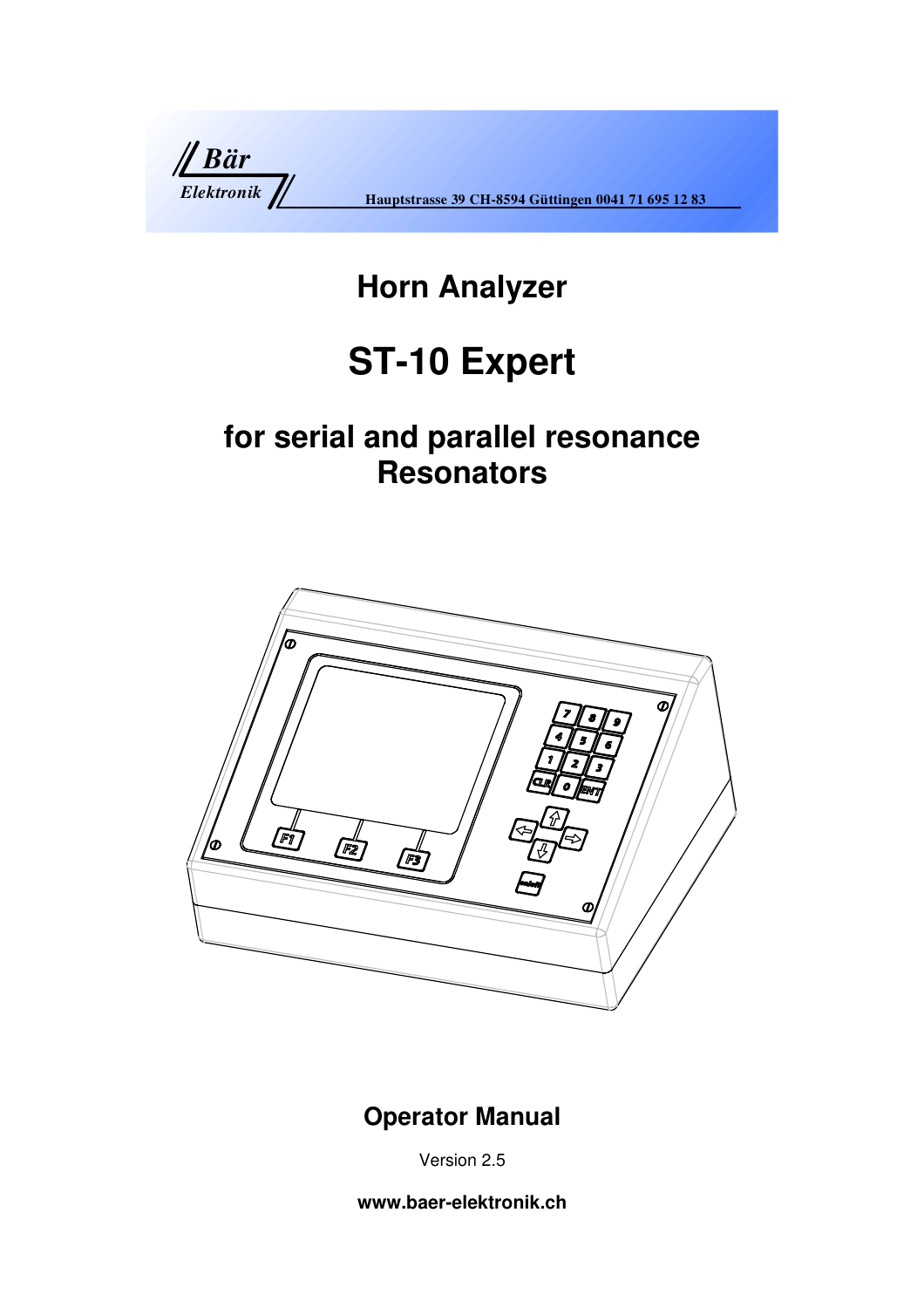**Indice** 

| 1.0  | Controls                                      | 3                |
|------|-----------------------------------------------|------------------|
| 1.1  | <b>Cable Connections</b>                      | 3                |
| 2.0  | Switch-on                                     | 4                |
| 3.0  | First mask after switch-on                    | 4<br>5           |
| 4.0  | <b>Analogue Measurement</b>                   | 4                |
| 4.1  | Mask on the Display after the Start with F1   | 5                |
| 4.2  | Setup Analogue Mode                           | $\boldsymbol{7}$ |
| 4.3  | Frequency Range (Analogue Mode)               | $\boldsymbol{7}$ |
| 4.4  | Limit                                         | $\overline{7}$   |
| 4.5  | Print                                         | $\overline{7}$   |
| 5.0  | <b>Amplitude Measurement</b>                  | 8                |
| 6.0  | <b>Main Menu</b>                              | 9                |
| 6.1  | Mode                                          | 9                |
| 6.2  | Language                                      | 9                |
| 6.3  | Setup                                         | 10               |
| 6.4  | Lightning                                     | 10               |
| 6.5  | Contrast                                      | 10               |
| 7.0  | <b>Manual Tuning</b>                          | 11               |
| 8.0  | <b>Graphical Measurement</b>                  | 12               |
| 8.1  | Mask on the Display after the Start           | 12 <sub>2</sub>  |
| 8.2  | Functions F1 F2 F3                            | 12 <sub>2</sub>  |
| 8.3  | Zoom Function                                 | 13               |
| 9.0  | <b>Setup Graphical Mode Mask 1</b>            | 14               |
| 9.1  | Impedance Range                               | 14               |
| 9.2  | <b>Measuring Time</b>                         | 14               |
| 9.3  | <b>Frequency Step</b>                         | 14               |
| 9.4  | Sending Delay                                 | 14               |
| 9.5  | Separator                                     | 15               |
| 9.6  | Send CR/LF                                    | 15               |
| 10.0 | Setup modo grafico, maschera 2                | 16               |
| 10.1 | Campi                                         | 16               |
|      | Limite                                        |                  |
| 10.2 |                                               | 16               |
| 10.3 | Stampare                                      | 16               |
| 10.4 | Relé on                                       | 16               |
| 11.0 | Data Storage in the Graphical Mode            | 17               |
| 11.1 | Protocol                                      | 17               |
| 11.2 | RS232 Cable / D-Sub Connector > > > Mini DIN: | 18               |
| 12.0 | <b>Technical Data</b>                         | 18               |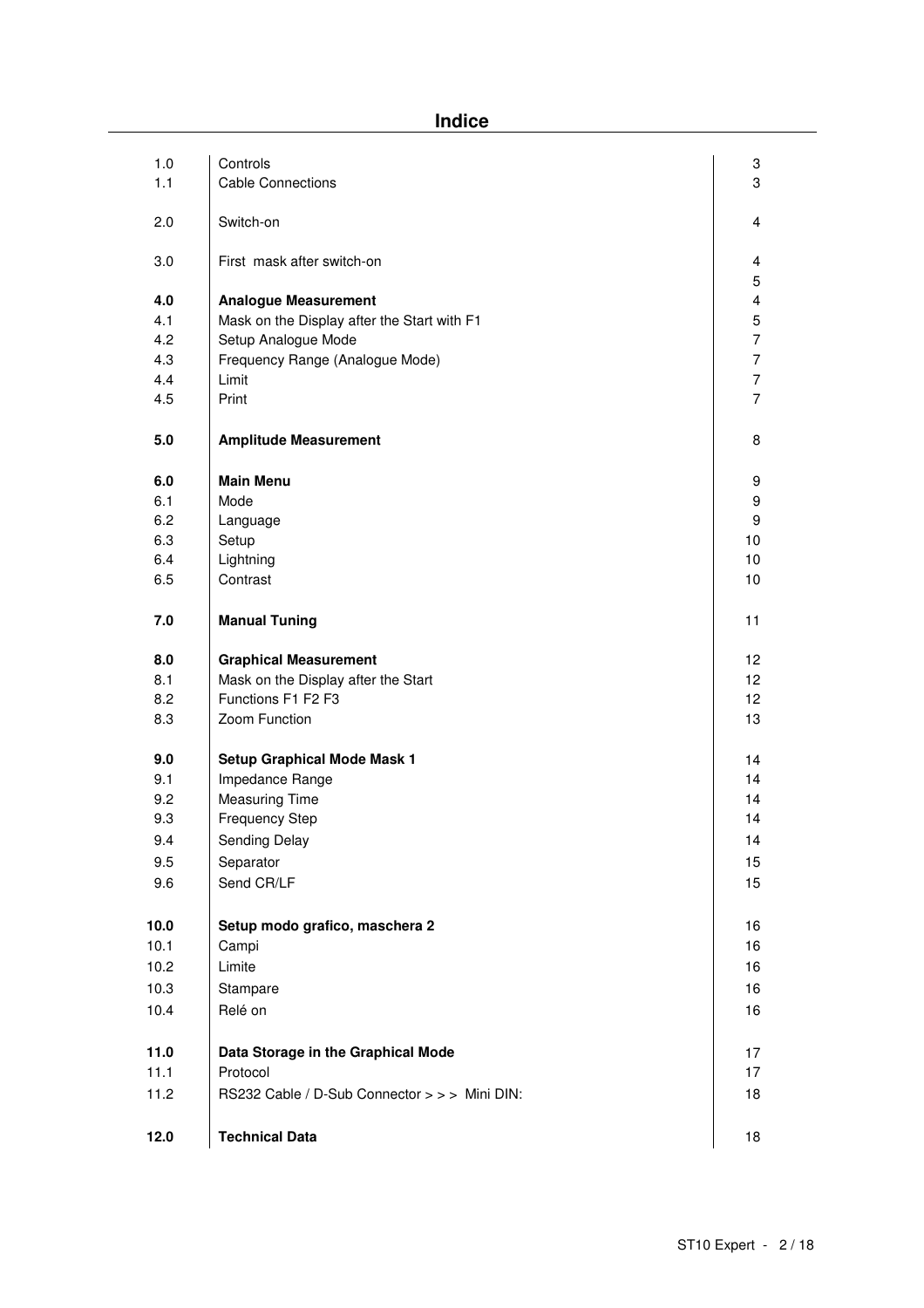## **1.0 Controls**



### **1.1 Cable connections**

- **a :** The table mains part operates with tensions of 90-240VAC 50-60HZ and has an exit voltage of **12 V DC** 1.3 A stabilized.
- **b** : BNC Connector at the RF exit (high frequency)
- **c :** Connector for amplitude measuring probe.
- **d :** Connection RS232 for needle printer.





## **Warning:**

- **1. The resonator unit is not allowed to be grounded!**
- **2. The horn must not be touched during the measurement. It must be able to oscillate freely!**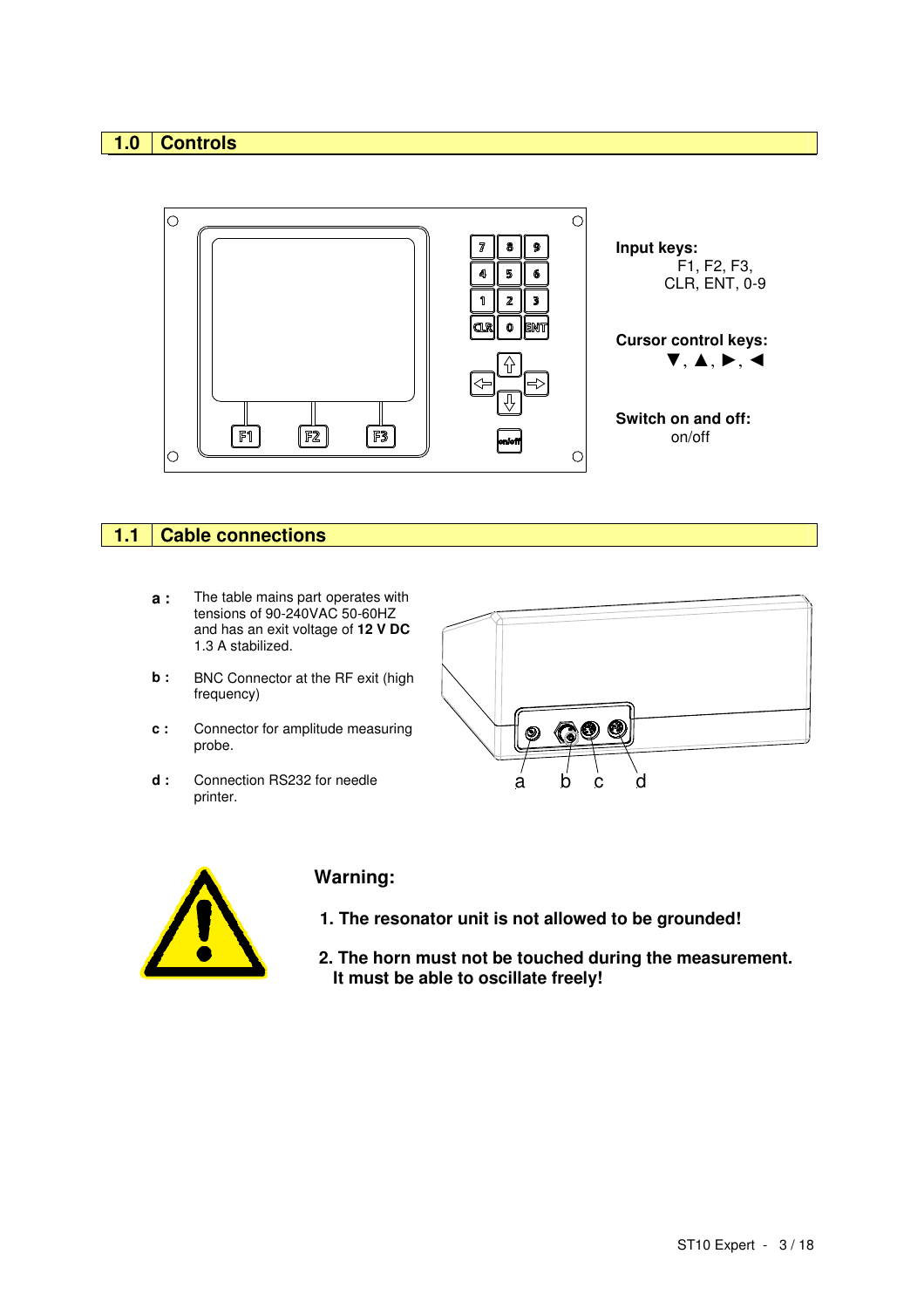## **2.0 Switch-on**

- 1. Connect RF-Output (high Frequency) to the converter with the cable of the equipment.
- 2. Connect table mains part **ST1** (2-pole, hole plug 5.5mm/2.5mm).
- 3. Plug in mains connector.
- 4. Press **ON/OFF** at mains switch.

| 3.0 |                                                  | First mask after switch-on                                |                |          |                |                                  |
|-----|--------------------------------------------------|-----------------------------------------------------------|----------------|----------|----------------|----------------------------------|
|     |                                                  |                                                           |                |          |                |                                  |
|     |                                                  | Horn Analyzer<br>ST <sub>10</sub> Expert<br>Version V X.X |                |          |                |                                  |
|     | <b>Baer Elektronik</b><br>Ultraschall Messgeräte |                                                           |                |          |                |                                  |
|     |                                                  | Hauptstrasse 39                                           |                |          |                |                                  |
|     |                                                  | 8594 Güttingen                                            |                |          |                |                                  |
|     |                                                  | www.baer-elektronik.ch                                    |                | Graphic  | F1.            | Start of a graphical measurement |
|     |                                                  |                                                           |                | Menu     | F <sub>2</sub> | Access to the main menu.         |
|     | <b>Chart</b>                                     | <b>Menu</b>                                               | Analogue       | Analogue | F3             | Start of an analogue measurement |
|     | F <sub>1</sub>                                   | F <sub>2</sub>                                            | F <sub>3</sub> |          |                |                                  |

The different features are activated by the **F**-buttons. In the bottom row the different texts are dedicated to the buttons.

## **Changes have to be confirmed with ENT.**

#### **Note:**

The display lighting is reduced after 5 minutes. With the use of the keyboard the lighting is reactivated!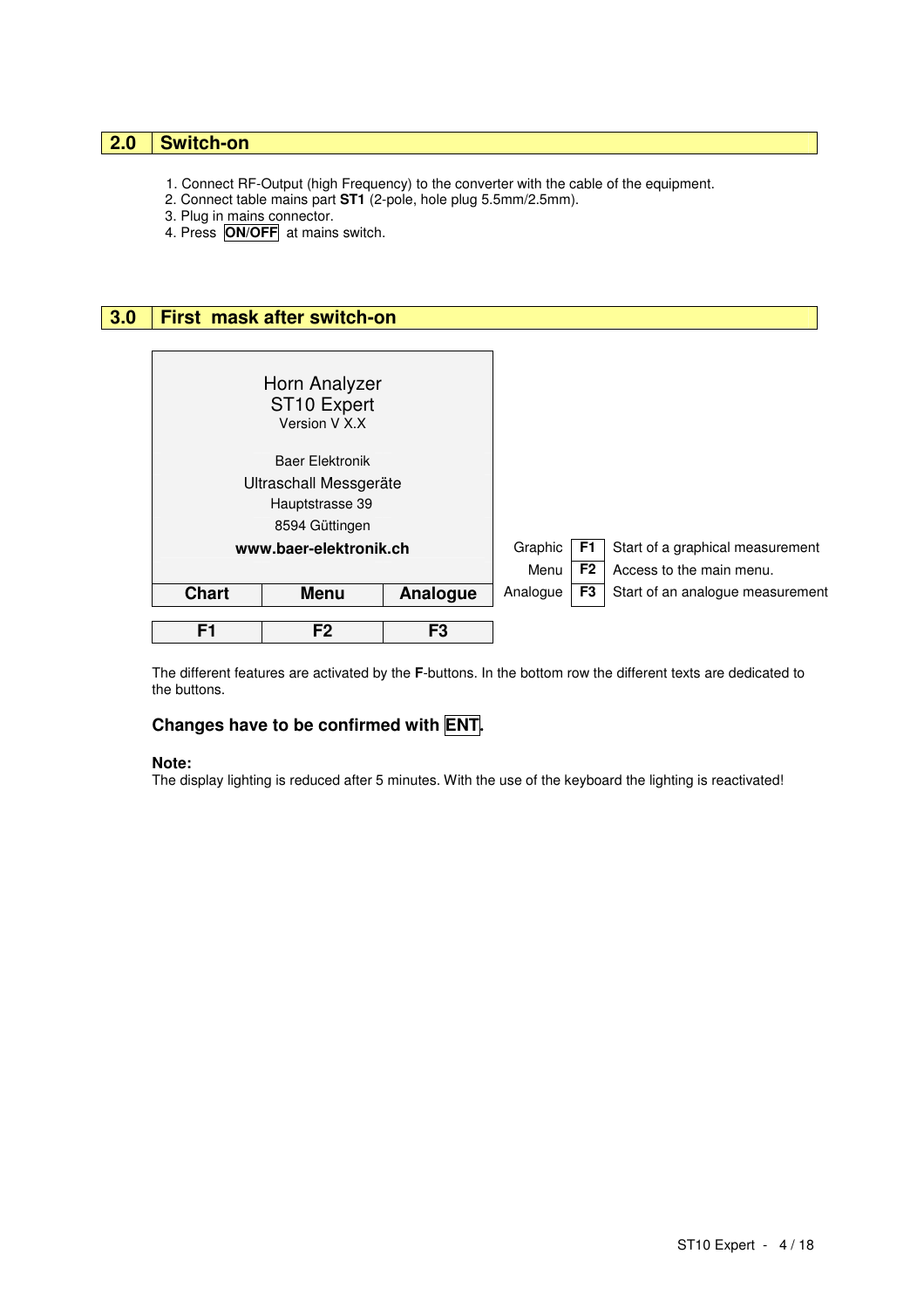## **4.0 Analogue Measurement**

Sonotrodes, booster or converters are tuned by means of the analogue measurement.

The **serial** and **parallel** resonance frequency is determined automatically.

The start and stop frequency has to be defined to wished range.

The measurement is started with the **F1** button.

### **4.1** M**ask on the display after start with F1**

|    | <b>Frequency</b>            | Impedance      | Differ.Freq.   |   |    |
|----|-----------------------------|----------------|----------------|---|----|
| a) | <b>kHz</b>                  | Ω              | Hz             |   |    |
|    | 029.536<br>S.               | 369            |                |   |    |
|    | 029.808<br>P                | 016.0K         | 272            |   | b) |
|    |                             |                |                |   |    |
|    |                             |                |                |   |    |
|    |                             |                |                |   |    |
|    |                             |                |                | ■ |    |
|    |                             |                |                |   | e) |
|    |                             |                |                | ■ |    |
| d) | Serial + parallel resonance |                |                | ■ |    |
|    |                             |                |                |   |    |
| c) | 27.000 kHz                  | >>             | 32.000 kHz     |   |    |
|    | <b>Start</b>                | <b>Menu</b>    | <b>Setup</b>   |   |    |
|    |                             |                |                |   |    |
|    | F <sub>1</sub>              | F <sub>2</sub> | F <sub>3</sub> |   |    |
|    |                             |                |                |   |    |

#### **a) Frequency in kHz:**

S = Serial resonance point (f. ex. Rinco Ultrasonics)

P = Parallel resonance point (f. ex. Branson)

#### **Impedance in** Ω**:**

Serial resonance (kHz): The smaller the impedance is, the smaller is the power loss of the oscillating unit. A good oscillating unit has low impedance.

**Parallel resonance (KHz):** The bigger the impedance is the smaller is the power loss of the oscillating unit. A good oscillating unit has high impedance.

A maximum of five resonance points are displayed. In a normal oscillator there is mostly only one resonance point within +/- 1000Hz.

#### **b) Differential frequency in Hz:**

Parallel resonance – Serial resonance = Differential frequency.

#### **c) Start - and Stop - Frequency in Hz:**

Entry of the start-frequency between 100 and 89500 Hz. The search takes longer, if the frequency step is chosen too big.

Ideal calibration: Start frequency = wished frequency -1000Hz Stop frequency = wished frequency + 500Hz

For example required working frequency 20`000 Hz Start frequency = 19´000 Hz Stop frequency = 20´500 Hz

Entry of the stop frequency of max. 90'000 Hz. The stop frequency has always to be bigger than the start frequency.

The stop frequency can be typed, when the position is reached with the button  $\nabla$ .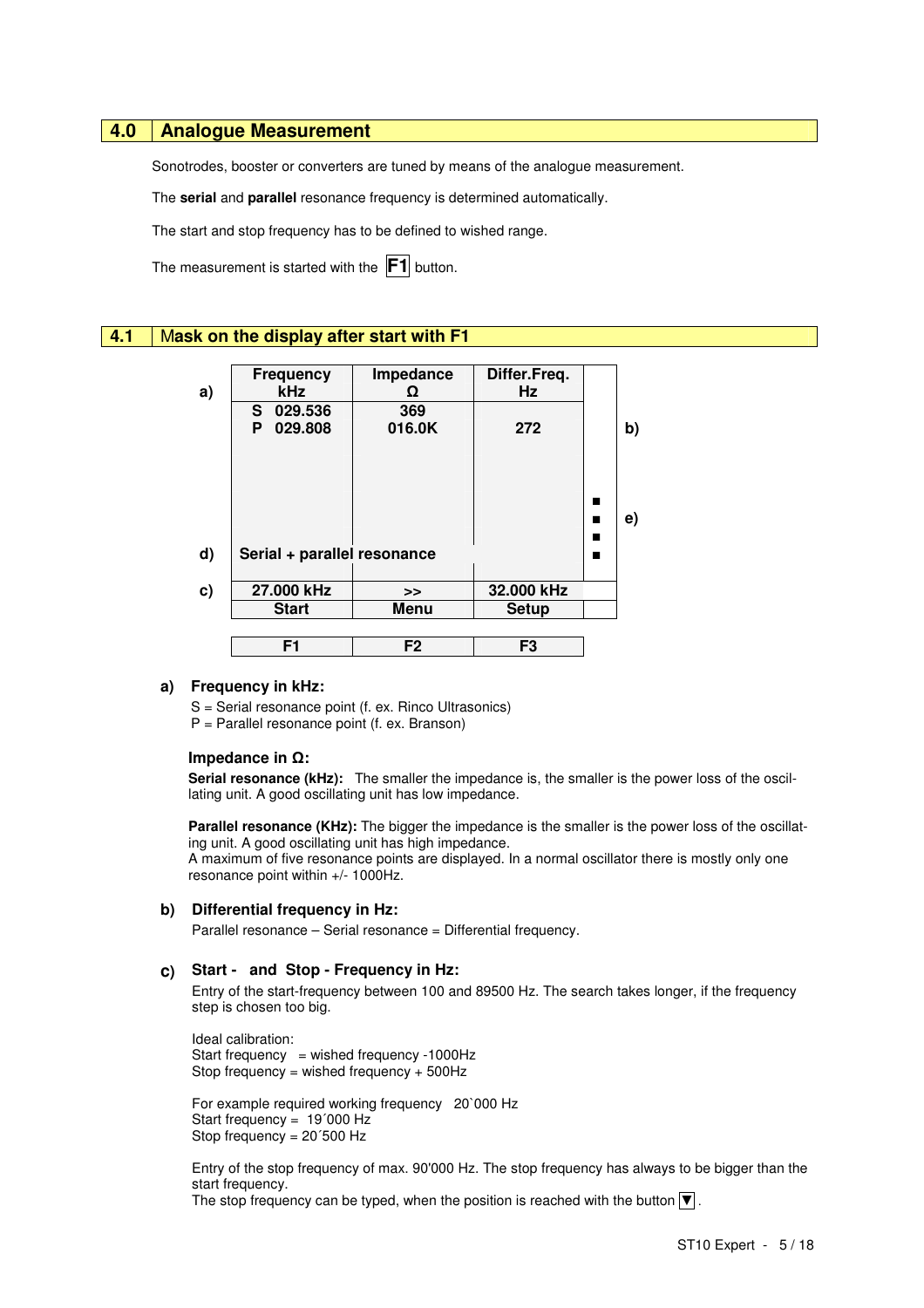#### **d) Serial Resonance:**

Select a Mode with the **CLR** button:

- Serial resonance
- Parallel resonance
- Serial + Parallel resonance

Secondo il modo di misurazione nel panello de comunicazione, appaiono le frequenze misurate: Solo il punto seriale, parallelo o i due punti.

## **e) Bar display:**

During the measurement, the bar display is running according to the process from start- to stopfrequency.

|       | <b>Frequency</b><br>kHz                                                             | Impedance<br>Ω                      | Differ. Freq.<br>Hz                       |                  |                                                                                |
|-------|-------------------------------------------------------------------------------------|-------------------------------------|-------------------------------------------|------------------|--------------------------------------------------------------------------------|
|       | 029.536<br>S.<br>029.808<br>P                                                       | 369<br>016.0K                       | 272                                       |                  |                                                                                |
|       | Serial + parallel Resonance                                                         |                                     |                                           | ■<br>п<br>■<br>п |                                                                                |
|       | 27.000 kHz<br><b>Start</b>                                                          | >>                                  | 32.000 kHz                                |                  |                                                                                |
| a)    |                                                                                     | <b>Menu</b>                         | <b>Setup</b>                              |                  | <b>Further</b> menu items are<br>shown with the cursor but-<br>v               |
| b)    | $List$ >>                                                                           | Freq. Range                         | <b>Print</b>                              |                  | ton downwards (and back).                                                      |
|       |                                                                                     |                                     |                                           |                  |                                                                                |
|       | $\overline{F1}$                                                                     | F2                                  | F <sub>3</sub>                            |                  |                                                                                |
| F1a)  | <b>Start</b>                                                                        |                                     | Start of the measurement with <b>F1</b> . |                  |                                                                                |
| F1 b) | $List \rightarrow$                                                                  |                                     |                                           |                  | Further resonances, if existent (list>>>), are shown with F1.                  |
| F2a)  | <b>Menu</b>                                                                         |                                     | With F2 the main menu is displayed.       |                  |                                                                                |
| F2 b) | Freq. Range                                                                         | i. e. 19.000 - 21.000 KHz.          |                                           |                  | The areas 1-6, which are preset in "menu -> range", can be chosen with F2      |
| F3a)  | <b>Setup</b>                                                                        |                                     |                                           |                  | Access to different settings of the analogue mode with F3 (cap. 4.2)           |
| F3 b) | <b>Print</b>                                                                        | be released with F3.                |                                           |                  | A print, with a matrix or dot printer(RS232), of the resonance frequencies can |
|       | Tuning protocol<br>Frequency range                                                  |                                     | 02.03.09 17.04.11<br>29000 -> 31000 Hz    |                  |                                                                                |
|       | 1 Resonance point<br>Serial resonance<br>Parallel resonance<br>Difference frequency | 29.718 KHz<br>30.024 KHz<br>0306 Hz | 0383 Ohm<br>015.0 KOhm                    |                  |                                                                                |
|       | 2 Resonance point<br>Serial resonance                                               |                                     | No Data available                         |                  |                                                                                |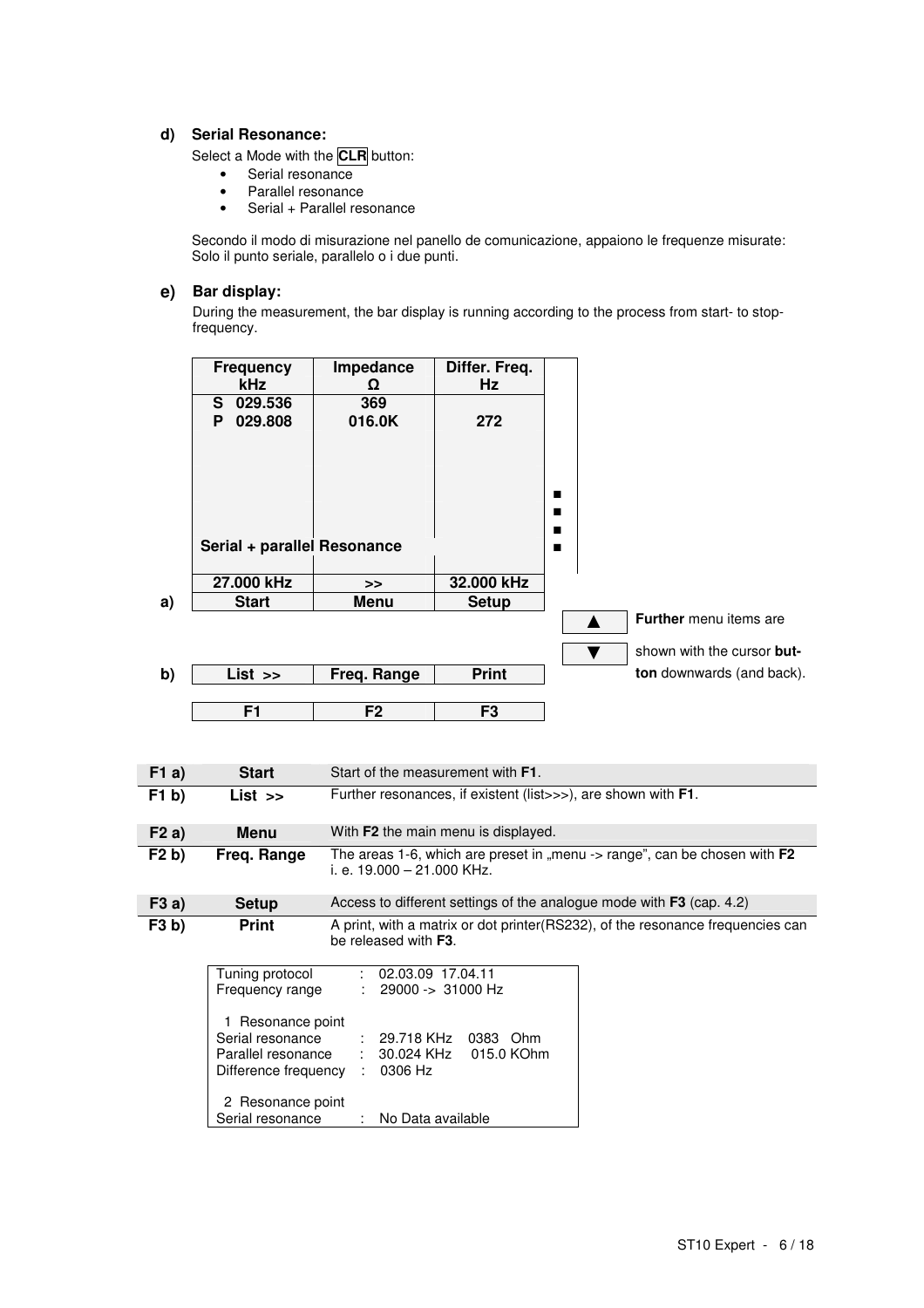#### **4.2 Setup Analogue Mode**

Selecting Setup, a mask opens for the setup dialogue of the analogue mode, which is similar to the graphic mode.



#### **4.3 Frequency Range (analogue mode)**

| <b>ENT</b> | Posicion the cursor on line 1 and enter in |    | <b>Frequency Range</b> |
|------------|--------------------------------------------|----|------------------------|
|            | to the list of programmed frequencies with | 1. | 14.000 - 16.000 kHz    |
|            | ENT. The frequency range can be pro-       | 2. | 19.000 - 21.000 kHz    |
|            | Grammed freely.                            | 3. | 29.000 - 31.000 kHz    |
|            |                                            | 4. | 34.000 - 36.000 kHz    |
| F1.        | > Type the Start - frequency (F-Start).    | 5. | 39.000 - 41.000 kHz    |
|            | It must be lower than the Cten froguenou   |    | $0.000$ $74.000$ $LIL$ |

|    | It must be lower than the $SOP - HeQU$ enc    |
|----|-----------------------------------------------|
| -3 | $\vert$ > Type the Stop – frequency (F-Stop). |

**ENT** > Confirm all the modifications with ENT.

**F2** > Return to the main menu. **F1 F2 F3** 

| to the list of programmed frequencies with                | 1.             | 14.000 - 16.000 kHz |               |
|-----------------------------------------------------------|----------------|---------------------|---------------|
| ENT. The frequency range can be pro-                      | 2.             | 19.000 - 21.000 kHz |               |
| Grammed freely.                                           | 3.             | 29.000 - 31.000 kHz |               |
|                                                           | 4.             | 34.000 - 36.000 kHz |               |
| > Type the Start - frequency (F-Start).<br>F1             | 5.             | 39.000 - 41.000 kHz |               |
| It must be lower than the Stop - frequency.               | 6.             | 69.000 - 71.000 kHz |               |
| $>$ Type the Stop – frequency (F-Stop).<br>F <sub>3</sub> | <b>F-Start</b> | Menu                | <b>F-Stop</b> |
|                                                           |                |                     |               |
| Detire to the media means                                 |                | г∩                  | г٨            |

## **4.4 Limit**

This input determines the difference between the series and parallel resistance. This value declares which points of resonance should be registered in the list. At 200 Ohm, also weak resonances are registered in the list of measured data.

If only stronger resonances have to be considered, the value has to be chosen higher. (Standard value 1500 Ohm / Input area from 0200 > 2000 Ohm)

To change the value, position the cursor on the current value, overwrite it and confirm with **ENT**.

#### $4.5$ **4.5 Print**

Actuates the protocol output after the measurement. If the selected value is on "on", a protocol is outputted after completion of the measurement!

To perform a print command, put the cursor on the correspondent line and switch with **F1**/**F3** between "on" resp. "off". Confirm with **ENT**.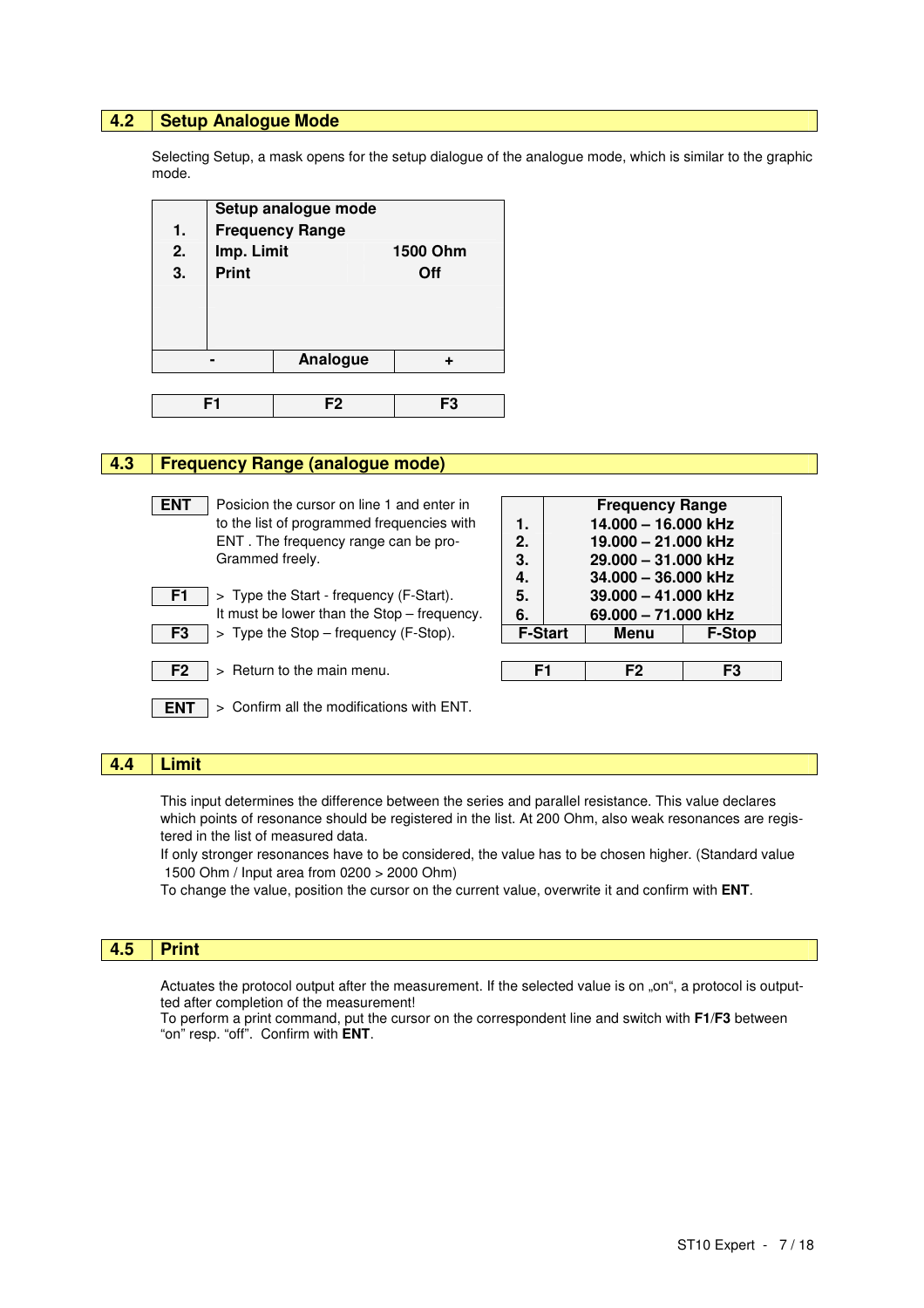## **5.0 Amplitude measurement**



#### **The Amplitude can only be measured with our digital gauge.**



 **Important:** 

Never switch on the ultrasound when the measuring sensor is on the catch!!

The digital gauge could be destroyed!

The resolution indicated on the display must correspond with the connected digital gauge! (Compare with delivery documents)

The resolution can be changed by using the  $\boxed{\blacktriangledown}$  button.



Three gauge types are available: With a resolution of **0.1, 0.5**  and **1.0 µm.**

|                                                    | <b>Amplitude Meter</b> |                                     |  |  |  |  |  |
|----------------------------------------------------|------------------------|-------------------------------------|--|--|--|--|--|
|                                                    |                        | $0.0 \mu m$ MAX<br>$0.0 \mu m$ REAL |  |  |  |  |  |
| Resolution 0.1 µm<br><b>Menu</b><br><b>CLR</b> max |                        |                                     |  |  |  |  |  |

- **F1** > Delete actual value (ACT)
- **F2** > Return to main menu
- **F3** > Delete maximum value (MAX)

#### **Setting check:**

If the sensor has a measurement range of 2mm, on the display a value of approx. 2500.0 µm has to appear, when the sensor is pushed by hand against its mechanical stop.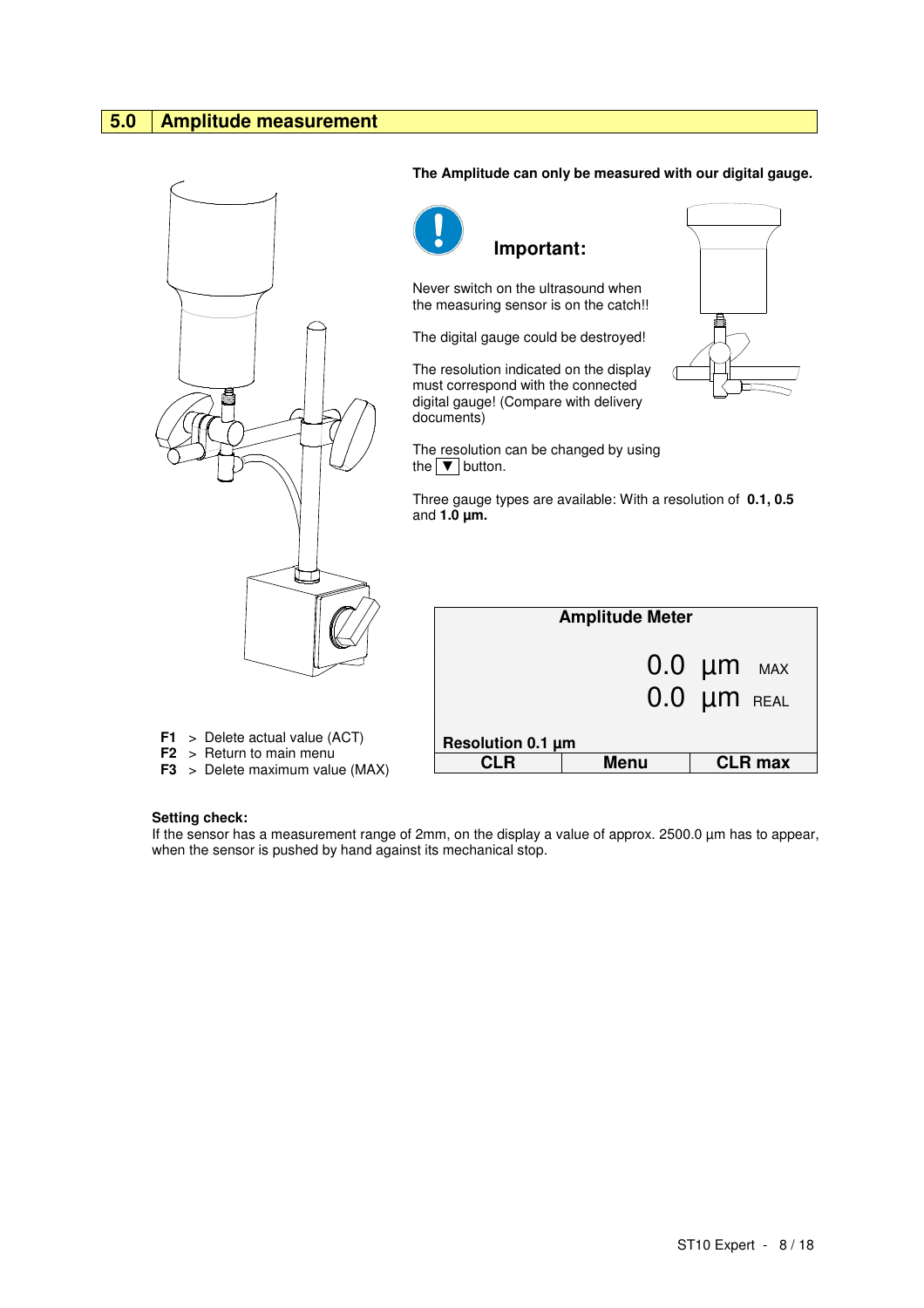## **6.0 Main Menu**

|                        |                        |                |  |    |                | Enter with F2 into the (main) menu: |                |
|------------------------|------------------------|----------------|--|----|----------------|-------------------------------------|----------------|
|                        | Horn Analyzer          |                |  |    |                |                                     |                |
| ST10 Expert            |                        |                |  | 1. | <b>Mode</b>    |                                     | Analogue       |
|                        | Version V X.X          |                |  | 2. |                | Language                            | <b>English</b> |
|                        | <b>Baer Elektronik</b> |                |  | 3. | <b>Setup</b>   |                                     |                |
| Ultraschall Messgeräte |                        |                |  | 4. |                | Lightning                           | ----- -------- |
| Hauptstrasse 39        |                        |                |  | 5. |                | <b>Contrast</b>                     | ----- -------- |
|                        | 8594 Güttingen         |                |  |    |                |                                     |                |
|                        | www.baer-elektronik.ch |                |  |    | ÷              | <b>Start</b>                        |                |
|                        |                        |                |  |    |                |                                     |                |
| <b>Graphic</b>         | <b>Menu</b>            | Analogue       |  |    | F <sub>1</sub> | F <sub>2</sub>                      | F3             |
|                        |                        |                |  |    |                |                                     |                |
| F <sub>1</sub>         | F <sub>2</sub>         | F <sub>3</sub> |  |    |                |                                     |                |

## **6.1 Mode**

Г

Operating mode selection. Available are:

**F1 F2 F3** 

| Mode | Analogue<br>Amplit.<br>Manual<br>Graph | Frequency Measuring with Analogue Mode<br>Amplitude > Amplitude Measuring                                                                                                                                                                       |
|------|----------------------------------------|-------------------------------------------------------------------------------------------------------------------------------------------------------------------------------------------------------------------------------------------------|
| F1   | F <sub>3</sub>                         | The mode can be changed with F1 and F3 in the main menu.                                                                                                                                                                                        |
|      | F <sub>2</sub>                         | Start the mode with F2, which will return to the former one after on/off. If the<br>mode has to be memorized, a confirmation with <b>ENT</b> is necessary. The stored<br>mode will reappear after "switch on" the unit and F2 (menu) selection. |

| 6.2 |                      | Language                                                              |      |                     |                                                                                                                                                                                                                                                                     |
|-----|----------------------|-----------------------------------------------------------------------|------|---------------------|---------------------------------------------------------------------------------------------------------------------------------------------------------------------------------------------------------------------------------------------------------------------|
|     | 2.<br>3.<br>4.<br>5. | Mode<br>Language<br><b>Setup</b><br>Lightning<br><b>Contrast</b><br>÷ | Menu | Analogue<br>English | Setting:<br>Position cursor with the $\nabla/\triangle$ keys on the language (2).<br>Vary the language with $F1 / F3$ .<br>Confirm the new setting with ENT.<br>If the modifications are not confirmed, after on/off, the<br>system will return to the old setting. |
|     |                      |                                                                       |      |                     |                                                                                                                                                                                                                                                                     |

ST10 Expert - 9 / 18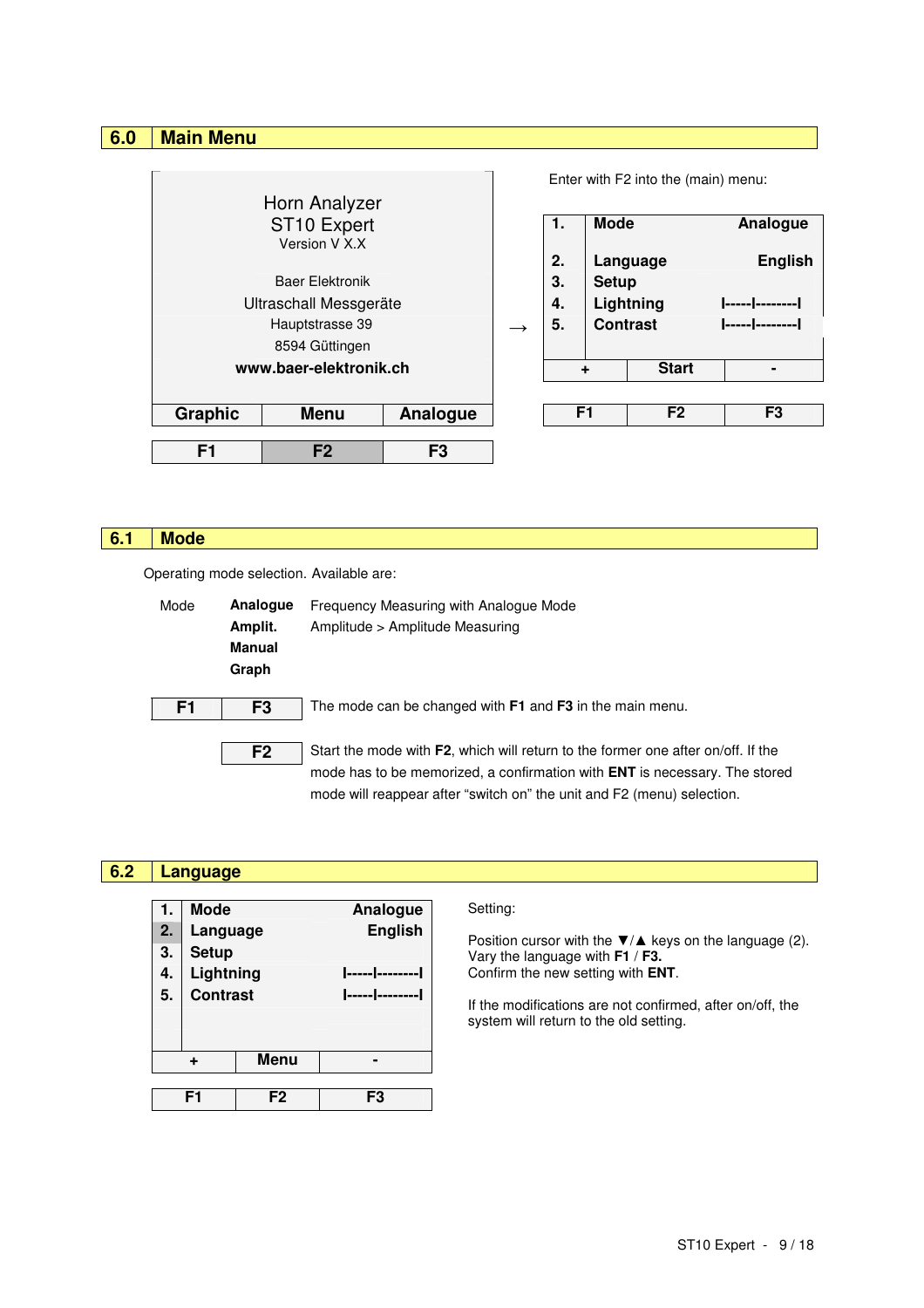#### **6.3 Setup**

|    |                  | F <sub>2</sub> | FЗ                 |
|----|------------------|----------------|--------------------|
|    | ÷                | <b>Menu</b>    |                    |
| 6. | <b>Flashing</b>  |                | 0.5 <sub>sec</sub> |
| 5. | <b>Cursor</b>    |                | 8                  |
| 4. | <b>Baud Rate</b> |                | 19200              |
| 3. | Day              |                | Monday             |
| 2. | <b>Time</b>      |                | 10.00.01           |
| 1. | <b>Date</b>      |                | 18.06.2009         |
|    | <b>Setup</b>     |                |                    |

Date Format: Day, month, year Time Format: hour, minute, second **Day: Monday - Sunday (change with F1 / F3) 4. Baud Rate :** 19200 Baud Rate: **19200, 38400, 9600,** change with **F1** and **F3** Select with F1/F3 between 8 cursor types. Height adaptable. Type the flashing time between 0.2 and 1.0 sec

**Write data: with the number keys. Navigation between data:** With the keys ► / ◀ / ▼ / ▲ **Confirm modifications:** with **ENT**

## **6.4 Lightning**

| 1.<br>2.<br>3.<br>4.<br>5. | <b>Mode</b><br>Language<br><b>Setup</b><br>Lightning<br><b>Contrast</b> |                | Analogue<br><b>English</b> | Setting:<br>Position cursor with the $\nabla/\blacktriangle$ keys on the lightning scale<br>(4).<br>Vary the lightning grade with $F1 / F3$ .<br>Confirm the new setting with ENT.<br>If the modifications are not confirmed, after on/off, the<br>system will return to the old setting. |
|----------------------------|-------------------------------------------------------------------------|----------------|----------------------------|-------------------------------------------------------------------------------------------------------------------------------------------------------------------------------------------------------------------------------------------------------------------------------------------|
|                            | ٠                                                                       | Menu           |                            |                                                                                                                                                                                                                                                                                           |
|                            | F <sub>1</sub>                                                          | F <sub>2</sub> | F3                         |                                                                                                                                                                                                                                                                                           |

## **6.5 Contrast**

| 1. | <b>Mode</b>     |                | Analogue       |  |  |
|----|-----------------|----------------|----------------|--|--|
| 2. | Language        |                | <b>English</b> |  |  |
| 3. | <b>Setup</b>    |                |                |  |  |
| 4. | Lightning       |                |                |  |  |
| 5. | <b>Contrast</b> |                | ----- -------  |  |  |
|    |                 |                |                |  |  |
|    |                 |                |                |  |  |
| ÷  |                 | <b>Menu</b>    |                |  |  |
|    |                 |                |                |  |  |
|    | F1              | F <sub>2</sub> | F3             |  |  |

#### Setting:

Position cursor with the  $\Psi/\blacktriangle$  keys on the contrast scale (5).

Vary the grade of contrast with **F1** / **F3.**  Confirm the new setting with **ENT**.

If the modifications are not confirmed, after on/off, the system will return to the old setting.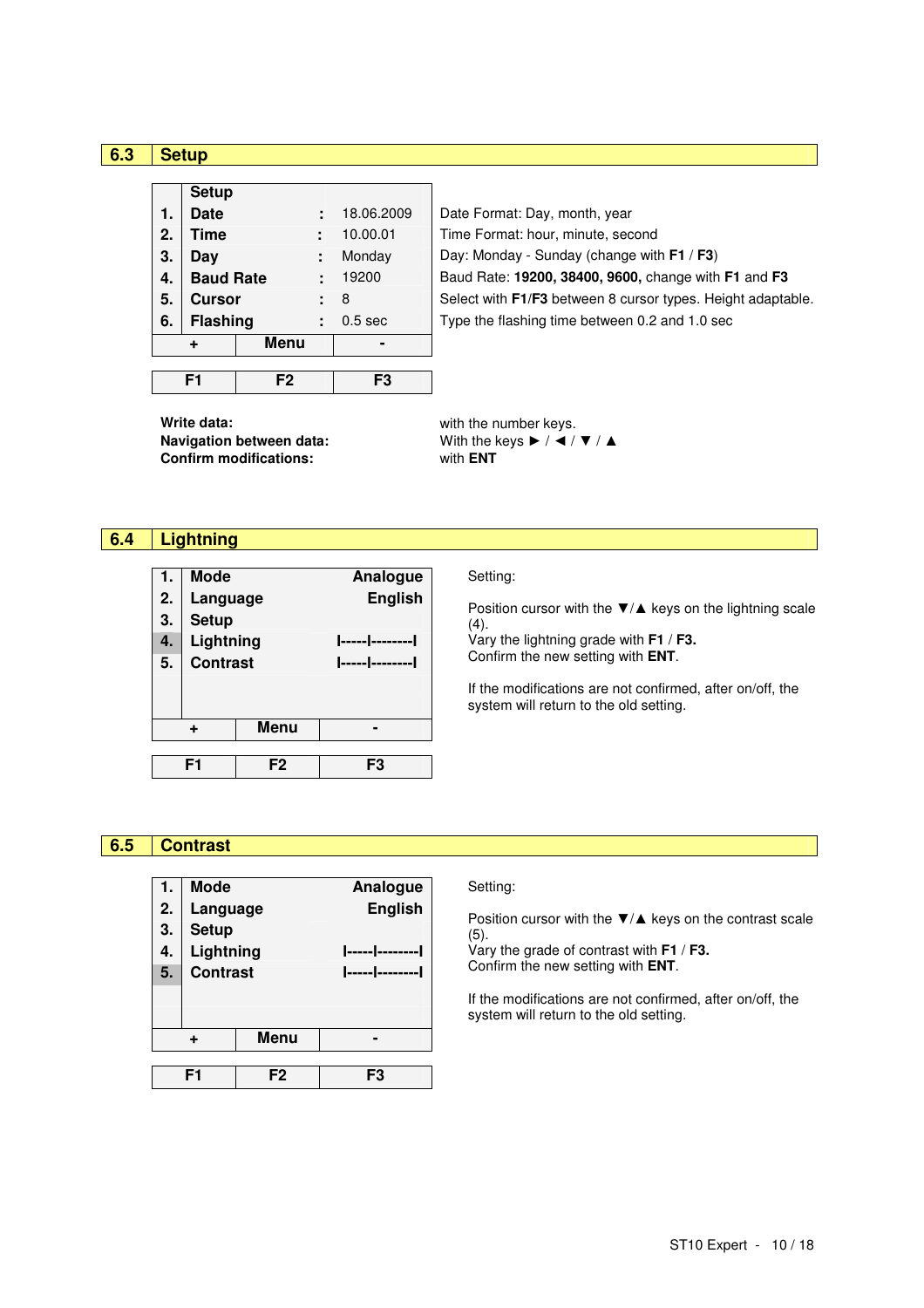## **7.0 Manual Tuning**

| a) Display of the resonance frequency.                    |                | 20000 Hz                  |                |
|-----------------------------------------------------------|----------------|---------------------------|----------------|
| b) Display of the impedance in $\Omega$ or K $\Omega$ .   |                | $150.0 \Omega$            |                |
| c) Display of the capacity of the converter.              |                | 5.8 nF                    |                |
| d) Entry of the start frequency.                          | <b>Start</b>   | 20,000 kHz<br><b>Menu</b> | ٠              |
|                                                           | F <sub>1</sub> | F <sub>2</sub>            | F <sub>3</sub> |
| Functions:<br>Input of the start frequency 100 - 90000Hz. |                |                           |                |

**ENT** After the confirmation with ENT, the frequency is shown on the display (Pos. a)

**F1** The frequency is decreased by 1 Hz with F1.

**F3** The frequency is increased by 1 Hz with F3. The display will increase automatically if the button is pressed longer than 2 seconds. The appropriate impedance is continuously calculated and displayed on position b) of the display.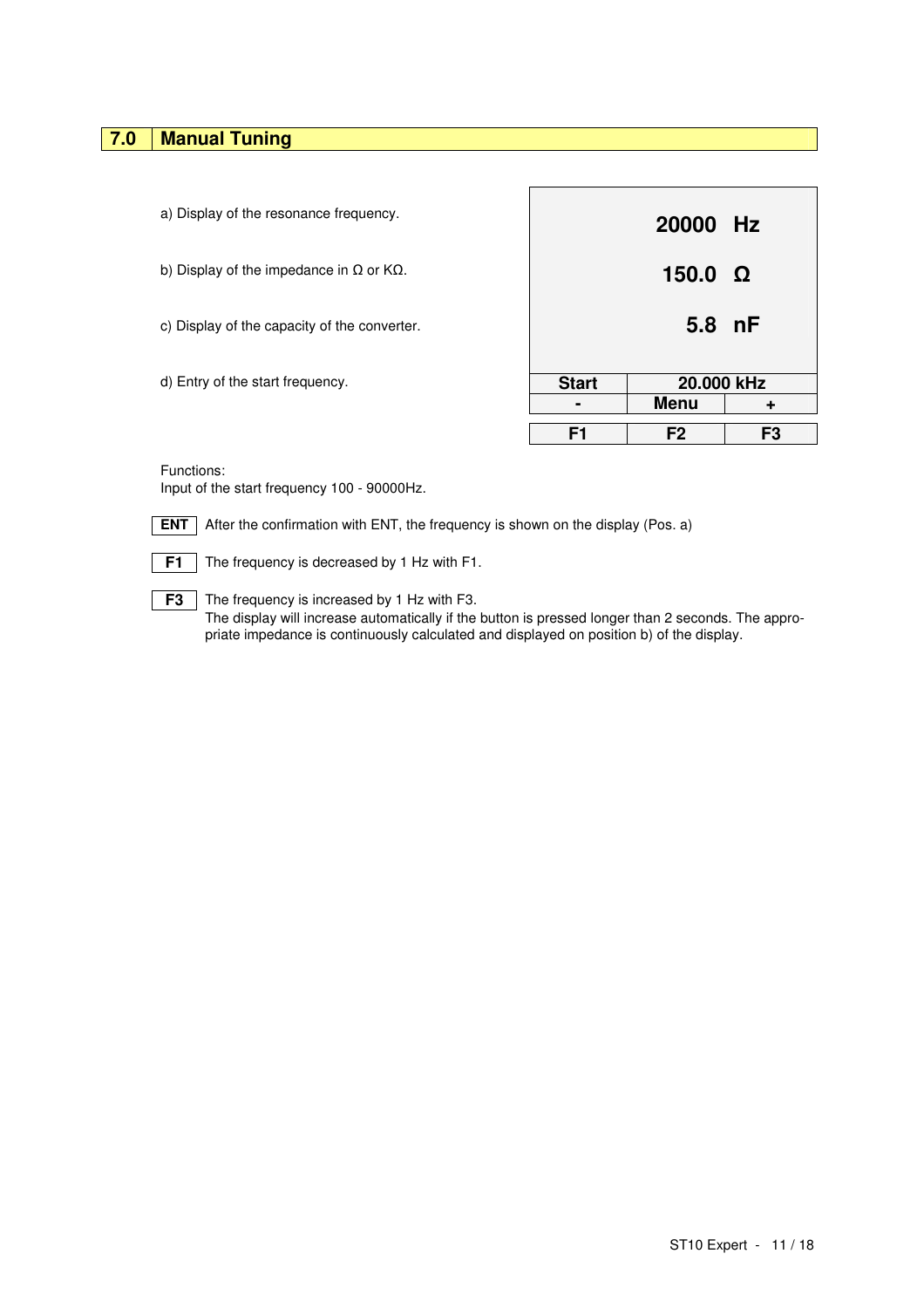## **8.0 Graphical Measurement**

With the graphical measurement the impedance is shown in ration to the frequency. Depending on the settings this interpretation is not as accurate as the analogue measurement. The frequency or the impedance may vary.

#### **8.1 Mask on the Display after the Start**

**a** Graphical record of the impedance in ratio to the frequency. **b** Display of the Start / Stop- Frequency and Hz / DIV. **c** Input of Start and Stop-Frequency. **CLR** Select the frequency range stored in setup ▼ Move the cursor downwards, in order to modify the stop frequency (max. 200'000 Hz). The initial position is marked by the flashing cursor. ▼ With the next push on the downwards button, a list with personal frequencies is shown. **(see point 8.2) F1** Start of the measurement. **b c**



The start frequency is always lower than the stop frequency. If the entry is false, the stop frequency is always set to "Start frequency+50".The frequency range is from 100Hz to 200KHz. Only the first 5 resonance points are stored in a list. On the display, all the resonances, which are in the area, are shown.

**F2** Return to main menu.

**F3** Various settings for the graphical mode..

## **8.2 Functions F1, F2, F3**

| <b>Frequency</b>              | Imped.         | Diff. F      | $=$ List<br>F1                                                                                                                             |
|-------------------------------|----------------|--------------|--------------------------------------------------------------------------------------------------------------------------------------------|
| <b>kHz</b>                    | Ω              | Hz           | The found resonance points are shown in a                                                                                                  |
| 029.536<br>S.<br>029.808<br>P | 369<br>016.0 K | 272          | list. It's the same presentation as in the<br>analogue mode!                                                                               |
|                               |                |              | $=$ Freg. Range<br>F <sub>2</sub>                                                                                                          |
|                               |                |              | The areas 1-6, which are preset in the "me-<br>nu -> setup graphic mode mask 2", can be<br>chosen with F 2;<br>l. e. 019.000 - 021.000 kHz |
| 027.000kHz                    | >              | 032.000kHz   | $=$ Print<br>F <sub>3</sub>                                                                                                                |
| List                          | Freg. Range    | <b>Print</b> | The resonance frequencies can be printed                                                                                                   |
|                               |                |              | with a matrix printer (RS232), activating the                                                                                              |
| F1                            | F <sub>2</sub> | F3           | key F3.                                                                                                                                    |
|                               |                |              |                                                                                                                                            |

 $\vert$  **CLR**  $\vert$  The graphic is displayed again with CLR!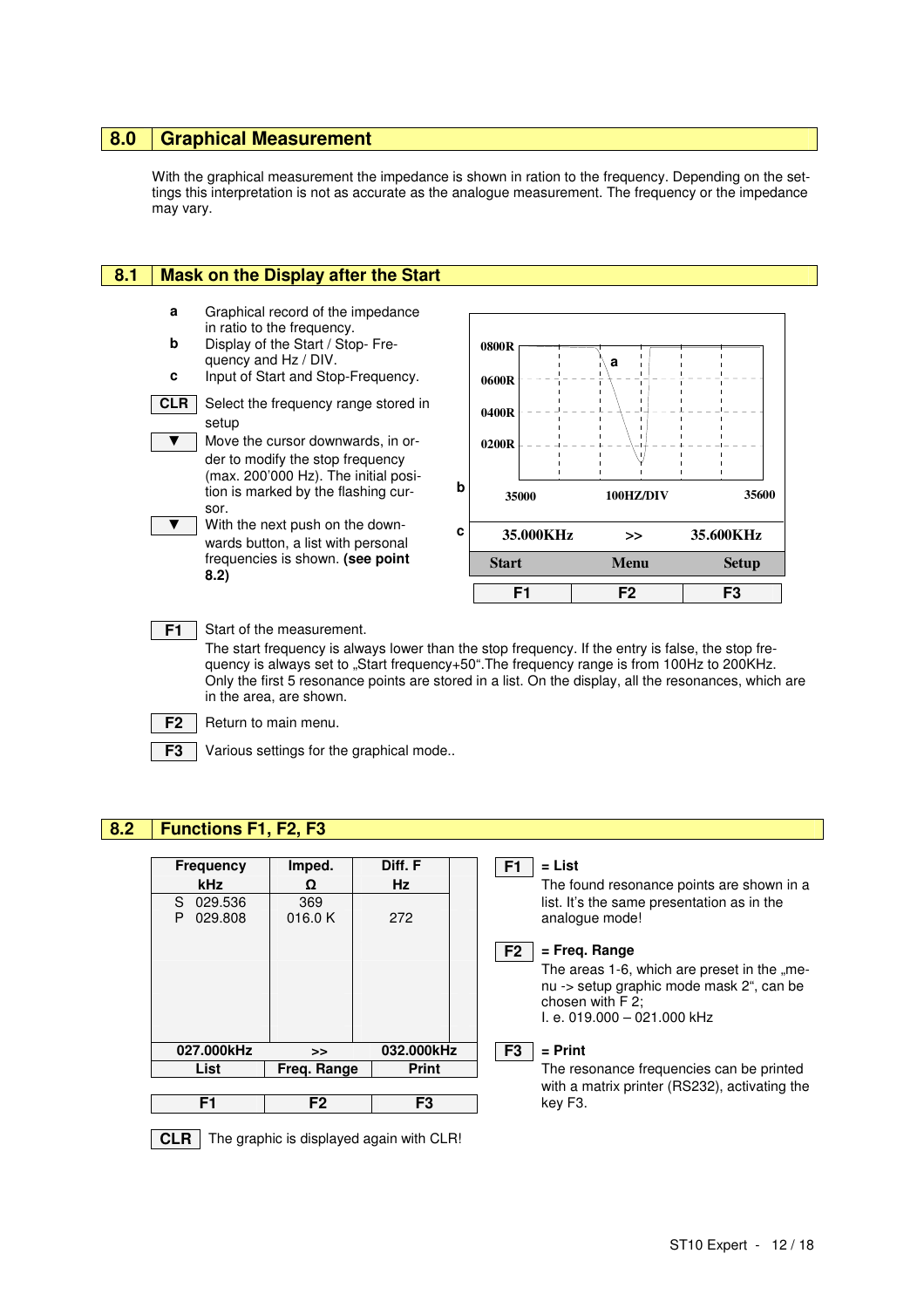| Tuning protocol<br>Frequency range                                                    | t.             | 02.03.09 17.04.11<br>29000 -> 31000 Hz |                           |
|---------------------------------------------------------------------------------------|----------------|----------------------------------------|---------------------------|
| 1 Resonance point<br>Series resonance<br>Parallel resonance :<br>Difference frequency | $\mathbb{R}^2$ | 29.718 KHz<br>30.024 KHz<br>0306 Hz    | 0383<br>Ohm<br>015.0 KOhm |
| 2 Resonance point<br>Series resonance                                                 |                | No data available                      |                           |

▼ Confirm with cursor downwards key.

## **8.3 Zoom Function**



▼ With the confirmation, the zoom function opens.

With the zoom function a particular area can be shown closely.

With the limitations A and B the wished area can be marked.

 $\triangleleft$  The "limitation A" can be moved in  $\blacktriangleright$   $\mid$  direction of the cursor. The "limitadefines the start frequency.



 $\overline{\bullet}$  Now the "limitation B" can be mo- $\blacktriangleright$  ved in direction of the cursor buttons. The "limitation B" defines the stop frequency.

**F1** The zoom function is started with F1.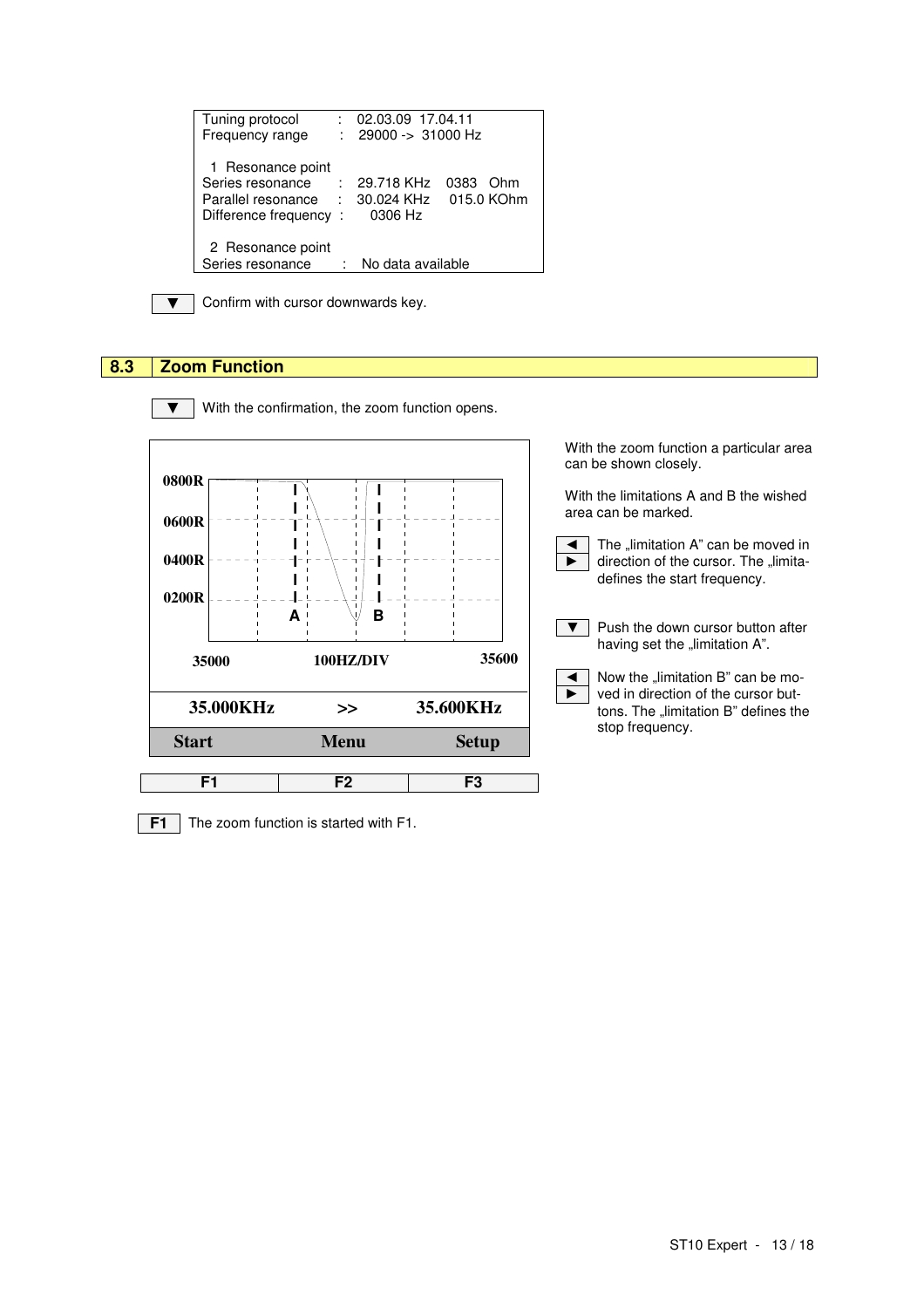### **9. Setup Graphical Mode Mask 1**

|                  | Setup chart mode      |                           |              |  |  |  |
|------------------|-----------------------|---------------------------|--------------|--|--|--|
| 1.               | Imp. Range            |                           | $400 \Omega$ |  |  |  |
| 2.               | <b>Measuring Time</b> |                           | $01$ ms      |  |  |  |
| 3.               | <b>Frequency step</b> |                           | 01 Hz        |  |  |  |
| 4.               |                       | <b>Transmission delay</b> | 00 ms        |  |  |  |
| $\overline{5}$ . | <b>Division with</b>  |                           |              |  |  |  |
| 6.               | <b>Send CR/LF</b>     |                           | off          |  |  |  |
| <b>Chart</b>     |                       |                           |              |  |  |  |
|                  |                       |                           |              |  |  |  |
|                  |                       |                           |              |  |  |  |

#### **9.1 Impedance Range**

| 10 measurement ranges are available.                                    | 1. | Imp.Range | $400\Omega$ |
|-------------------------------------------------------------------------|----|-----------|-------------|
| Change the range with (+/-) respectively with F1/F3.                    |    |           | $800\Omega$ |
|                                                                         |    |           | 1.5K        |
| If the serial resonance point is sought, choose the range $400\Omega$   |    |           | 3.5K        |
| or 800 $\Omega$ .                                                       |    |           | 7.0K        |
|                                                                         |    |           | 15K         |
| If the parallel resonance point is sought, choose the range $15K\Omega$ |    |           | 25K         |
| or $35KΩ$ .                                                             |    |           | 35K         |
|                                                                         |    |           | 55K         |
|                                                                         |    |           | 75K         |
|                                                                         |    |           | 95K         |

### **9.2 Measuring time**

Waiting time until the analogue value is measured. Range:  $0 - 50$  ms (Standard value 1 ms) > Setting > Typing the value (ENT). By a longer waiting period the graph can be displayed more precisely.

## **9.3 Frequency Step** (Hub)

Range:  $1 - 50$  Hz. > Setting > Typing the value (ENT). In graphical mode the frequency is increased by this value and the impedance is measured. Increasing the step size, the accuracy of the impedance reduces! The accuracy of the frequency is depending on the size of the step! If a large frequency range is measured, an increased step size can shorten the measurement time.

### **9.4 Sending Delay**

Waiting time until the next figure is sent.

Range:  $0 - 10$  ms (Standard value 0 ms) > Setting > Typing the value (ENT). If there is a problem receiving the data on the PC, increasing the sending delay, might eliminate this fault.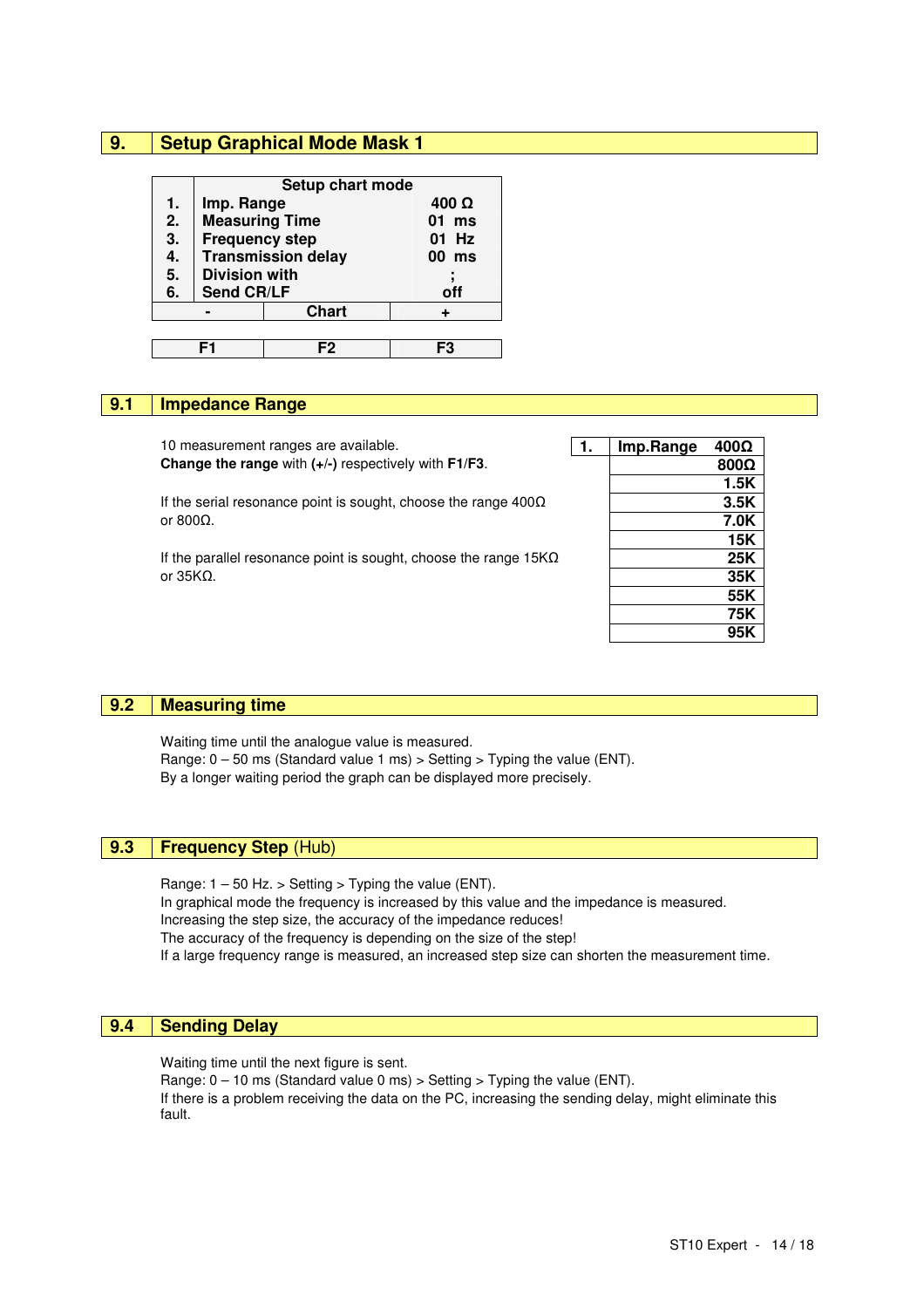## **9.5 Division with**

A separator is necessary for easy implementation of the **5. Separate with separate with**  $\mathbf{\cdot}$ measurement data into a chart calculation program (i. e. **.** Excel). A separator can be defined for the data output to a **:** computer. **SPC**

| Separate with |            |
|---------------|------------|
|               |            |
|               |            |
|               | <b>SPC</b> |
|               | off        |

Select the division signal with **F1** or **F3** and confirm the choice with **ENT.**

### **9.6 Send CR/LF**

If this option is activated a CR/LF is sent after the separator. With the cursor on the line of this function, it can be switched on or off with the key **F1** or **F3**.

With ▼ a further page is shown (mask 2 of the chart mode).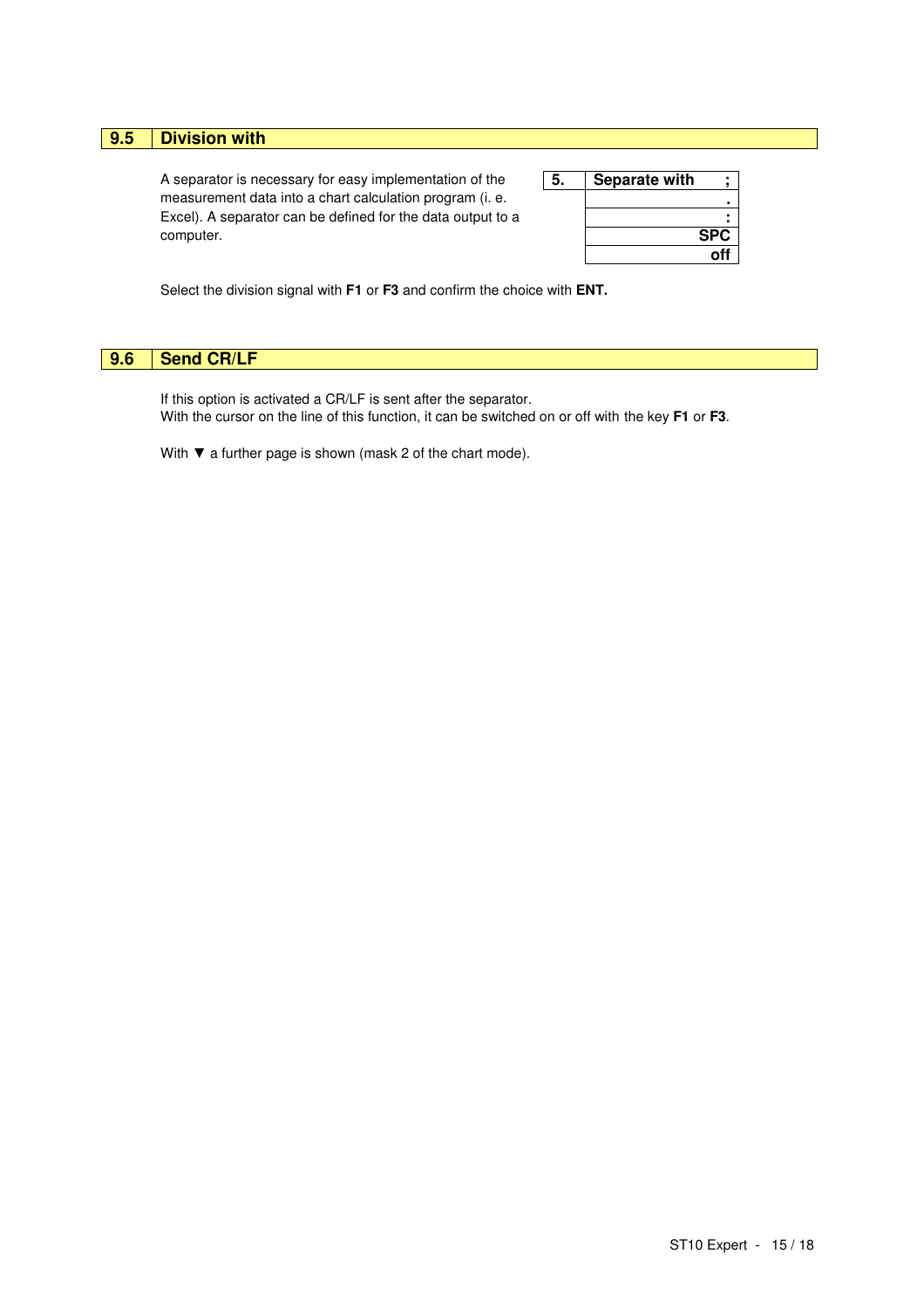### **10.0 Setup Chart Mode, mask 2**

Pass from mask1 to mask2 of the graphical mode, pushing the ▼ button.

| 1.<br>2.<br>$\frac{3}{4}$ . | Limit<br><b>Print</b><br><b>Relais on</b> | Setup chart mode<br><b>Frequency Range</b> | 1500 Ohm<br>off<br>5 K |  |  |
|-----------------------------|-------------------------------------------|--------------------------------------------|------------------------|--|--|
|                             |                                           | <b>Chart</b>                               |                        |  |  |
|                             |                                           |                                            |                        |  |  |
|                             | F1                                        | F2                                         | F3                     |  |  |
|                             |                                           |                                            |                        |  |  |

#### **10.1 Frequency Range**

| Enter in the table of programed frequen-<br><b>ENT</b><br>cies with ENT.<br>The frequency areas are freely selectable.<br>> Type the start frequency, which must<br>F <sub>1</sub> | 1.<br>2.<br>3.<br>4.<br>5. | <b>Frequency Range</b><br>$014.000 - 016.000$ kHz<br>$019.000 - 021.000$ kHz<br>$029.000 - 031.000$ kHz<br>$034.000 - 036.000$ kHz<br>039.000 - 041.000 kHz |                                       |                |
|------------------------------------------------------------------------------------------------------------------------------------------------------------------------------------|----------------------------|-------------------------------------------------------------------------------------------------------------------------------------------------------------|---------------------------------------|----------------|
| be lower than the stop frequency.<br>> Type the stop frequency.<br>F <sub>3</sub>                                                                                                  | 6.                         | <b>F-Start</b>                                                                                                                                              | 069.000 - 071.000 kHz<br><b>Chart</b> | <b>F-Stop</b>  |
| F <sub>2</sub><br>> Return to the main menu (graphic)                                                                                                                              |                            | F1                                                                                                                                                          | F <sub>2</sub>                        | F <sub>3</sub> |
| > Confirmation of each modification with ENT.<br><b>EN1</b>                                                                                                                        |                            |                                                                                                                                                             |                                       |                |

#### **10.2 Limit**

This input determines the difference between the serial and parallel resonance. This value decides which points of resonance should be registered in the list. At 200 Ohm, weak resonances are also registered in the list of measured data.

If only strong resonances have to be considered, the value must be chosen higher.

Input area from 200 till 2000 Ohm. (Standard value 1500 Ohm)

To change the limit value, put the cursor on the existent one, overwrite it and confirm with **ENT**.

#### L **10.3 Print**

Activates the protocol output after a measurement. If the printer status is "on", a protocol is outputted after the completion of a measurement!

The "on/off" selection of the "print" command is done by putting the cursor on the existing status and change it with **F1**/**F3**. Confirm with **ENT**.

#### **10.4 Relais on**

If the measurement is not shown properly on the display, this value can be changed.

A vibrating unit can influence the measured values at certain resonance points! By changing the switchover point this mistake can be avoided.

To switch between the value **5**, **7** e **9** K, place the cursor on the current "Relais on" value, change it with **F1**/**F3** and confirm the new setting with **ENT**.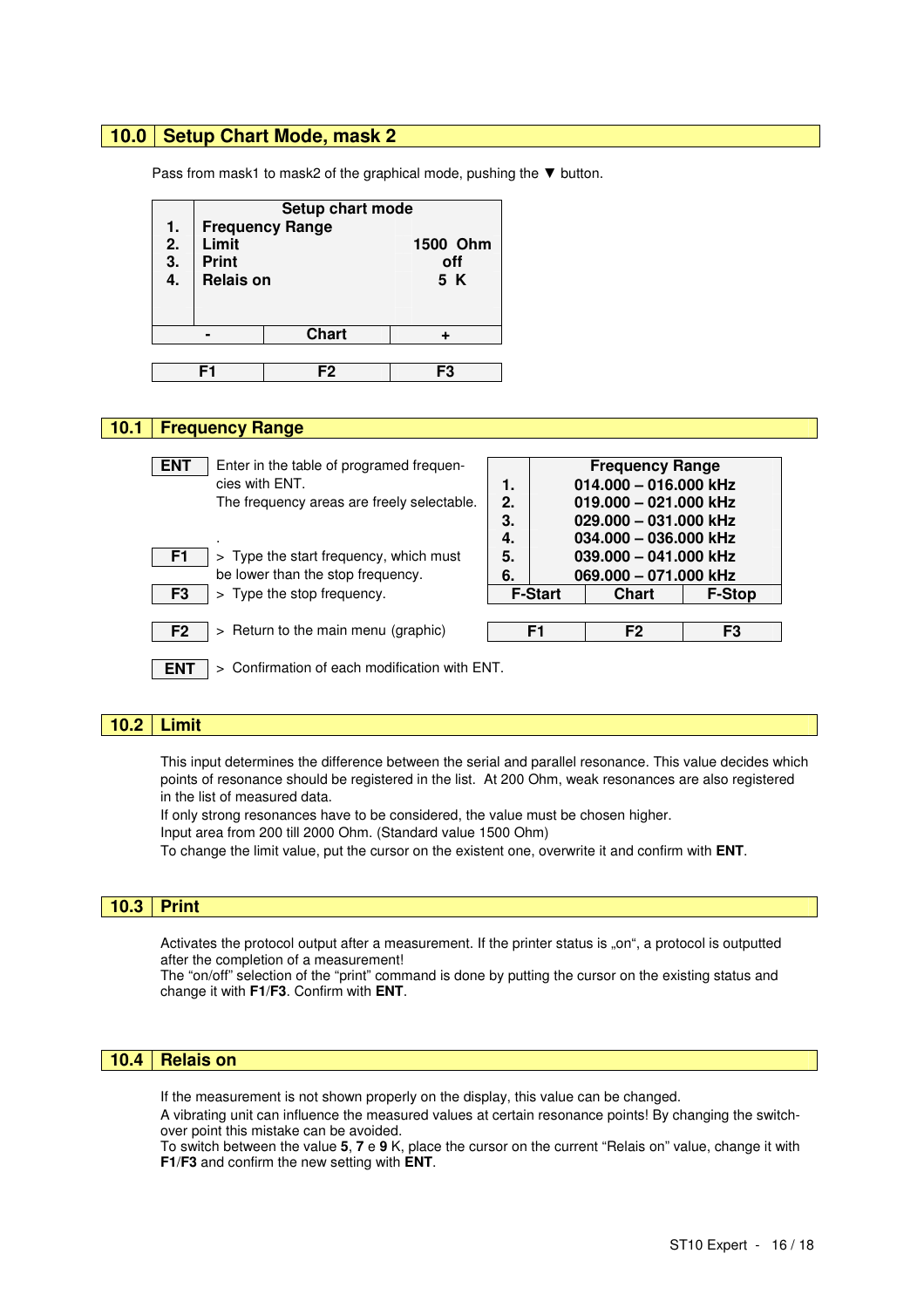#### **11.0 Data Storage in the Chart Mode**

A maximum frequency step of 15 KHz can be stored in the graphical mode. For example: Frequency 10.000 kHz -> 25.000 kHz. The data is stored in **ASCII**-Format and are recallable with a control charac ter via the RS232-interface.

#### The amount of measurements is calculated the following way: **Stop frequency – Start frequency = Amount of measurements**

The following example shows the display with the settings:

| 1. Frequency increase 01Hz |  |
|----------------------------|--|
|----------------------------|--|

- 2. Separator **( ; )**
- 3. CR/LF sending **off**
- 4.  $35500 35000 = 500$  Hz

| Start frequency                                |   |  |   |  | Separator | Stop frequency    |          |   |   |           | Separator | Step size |  | Seperator |
|------------------------------------------------|---|--|---|--|-----------|-------------------|----------|---|---|-----------|-----------|-----------|--|-----------|
|                                                | 5 |  |   |  |           |                   | 5        | 5 | 0 | 0         |           |           |  |           |
| Impedance, in Ohm                              |   |  |   |  | Separator | Impedance. in Ohm |          |   |   |           | Separator |           |  |           |
|                                                |   |  |   |  |           |                   |          |   |   | 5         |           |           |  |           |
| Impedance, in Ohm                              |   |  |   |  | Separator | Impedance. in Ohm |          |   |   | Separator |           |           |  |           |
|                                                |   |  | з |  |           |                   | $^{(1)}$ |   | 4 | 8         |           |           |  |           |
| Etc., 500 Ohm values follow                    |   |  |   |  |           |                   |          |   |   |           |           |           |  |           |
| At the end of the data the figure ";0" is sent |   |  |   |  |           |                   |          |   |   |           |           |           |  |           |

Data String:

35000;35500;01;00120;00125;00130;00148;nnnnn;0;

Data String with CR/LF:

35000; 35500; 01; 00120; 00125; 00130; 00148; nnnn;  $\Omega$ 

String closed with "CR" (\$0D) !

The data can for example be collected in an Excel- chart and valuated graphically. With our macro, which was written for an Excel-chart, you can read out the data from the instrument with one click! Only for **Excel99**!

#### **11.1 Protocol**

The protocol can be recalled over the RS232-Interface. If the PC sends the control character "A", the analogue data is being sent. Close the string with "CR" (\$0D)!

| Tuning protocol<br>Frequency range                           |   | $: 17.10.08$ 10.33.08<br>$: 34000 \rightarrow 36000 \text{ Hz}$ |           |  |
|--------------------------------------------------------------|---|-----------------------------------------------------------------|-----------|--|
| 1. Resonance point<br>Serial resonance<br>Parallel resonance |   | $: 35.020 \text{ KHz}$<br>$: 35.068 \text{ KHz}$ 021.3 KOhm     | 156.2 Ohm |  |
| 2. Resonance point<br>Serial resonance                       | t | No Data                                                         |           |  |